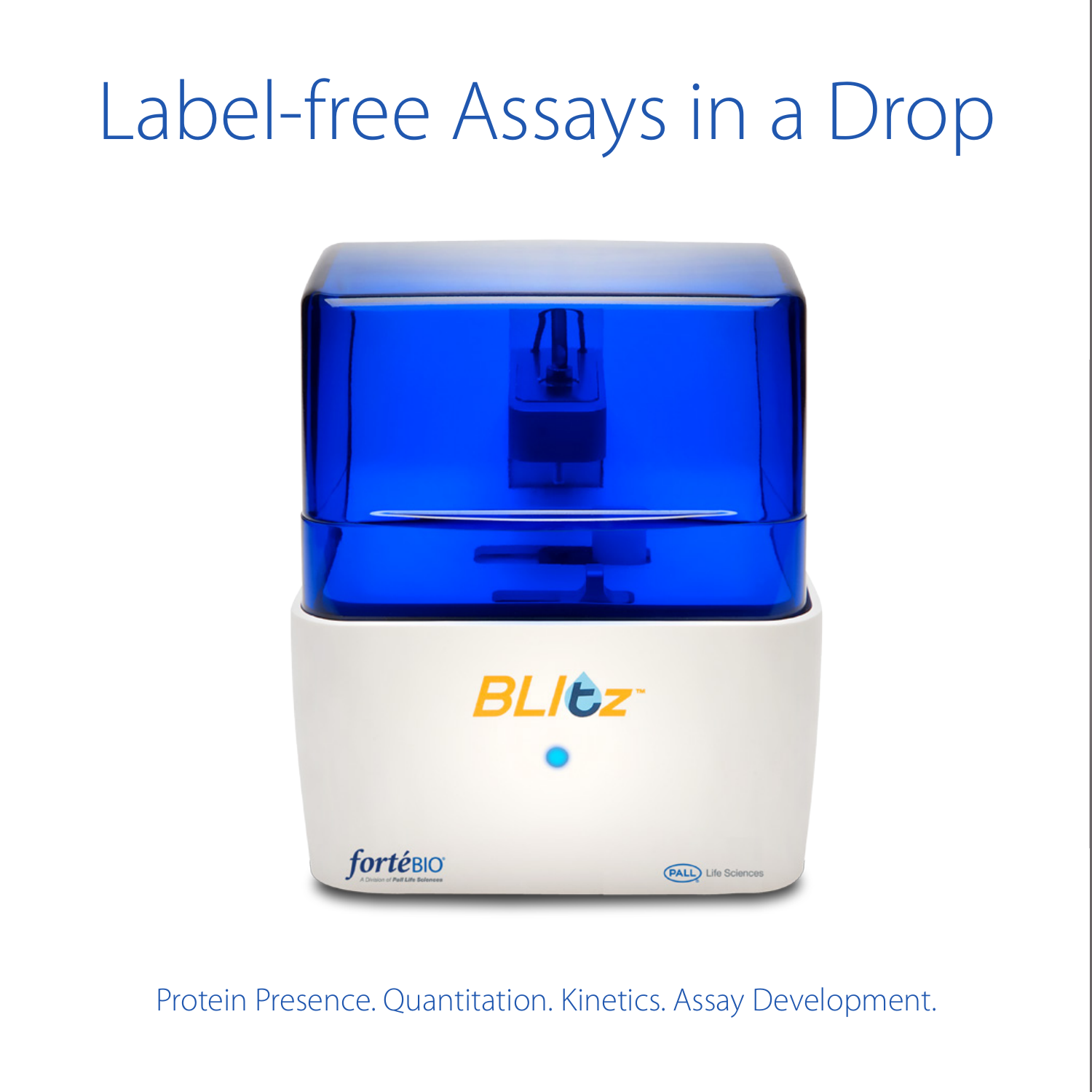## Drop. Read. Done.



The BLItz® system finally makes labelfree analysis available to individual researchers. Priced so everyone can have one, you can now monitor protein binding interactions, quantify protein expression, analyze column fractions, QC reagents, and run protein engineering studies right at your own bench.

Just give the system a 4 µL drop of sample, and it does the rest!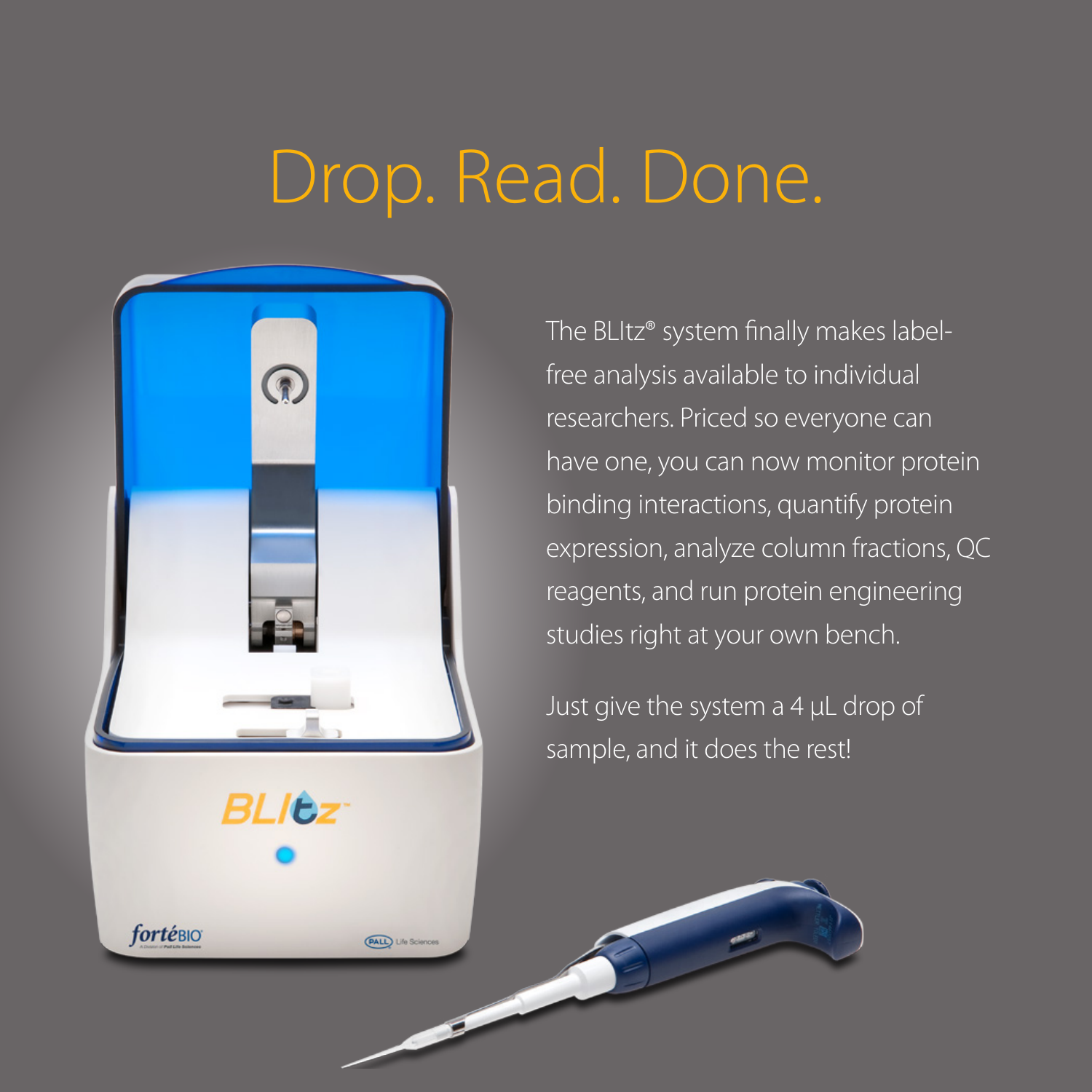

### It's Label-Free.

The BLItz system detects molecules as they bind to the surface of its Dip and Read™ biosensors using label-free BLI technology. This enables sensitive, real-time detection even in crude media. Biosensors are ready-to-use, disposable and available with a variety of surface chemistries to meet all your application needs.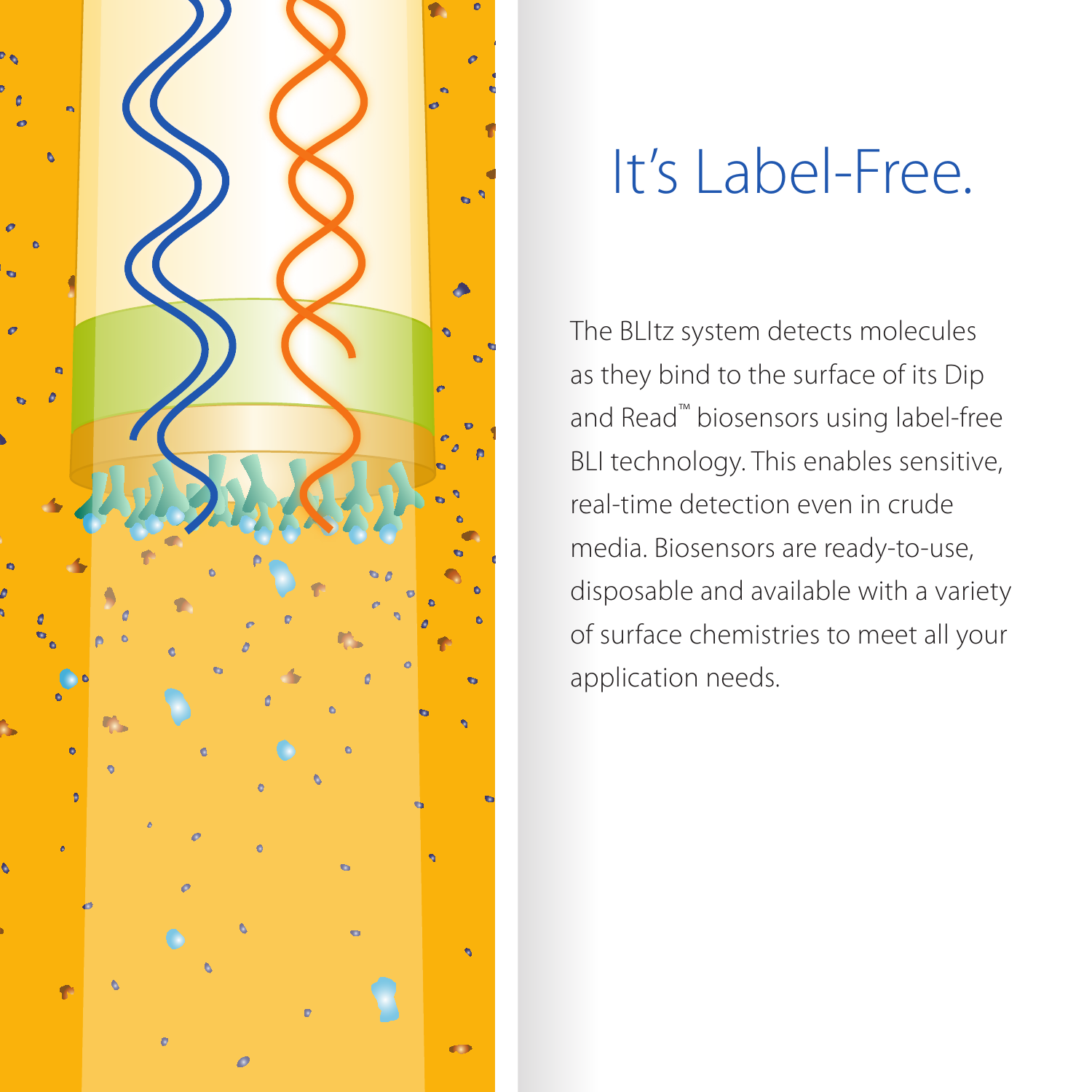### Protein Presence: Instantly.



Detect the presence or absence of active proteins in just a drop of sample, and easily identify specific proteins in complex solutions. Data from the BLItz system complements existing methods like blots and gels, and its real-time binding curves give instant visual confirmation.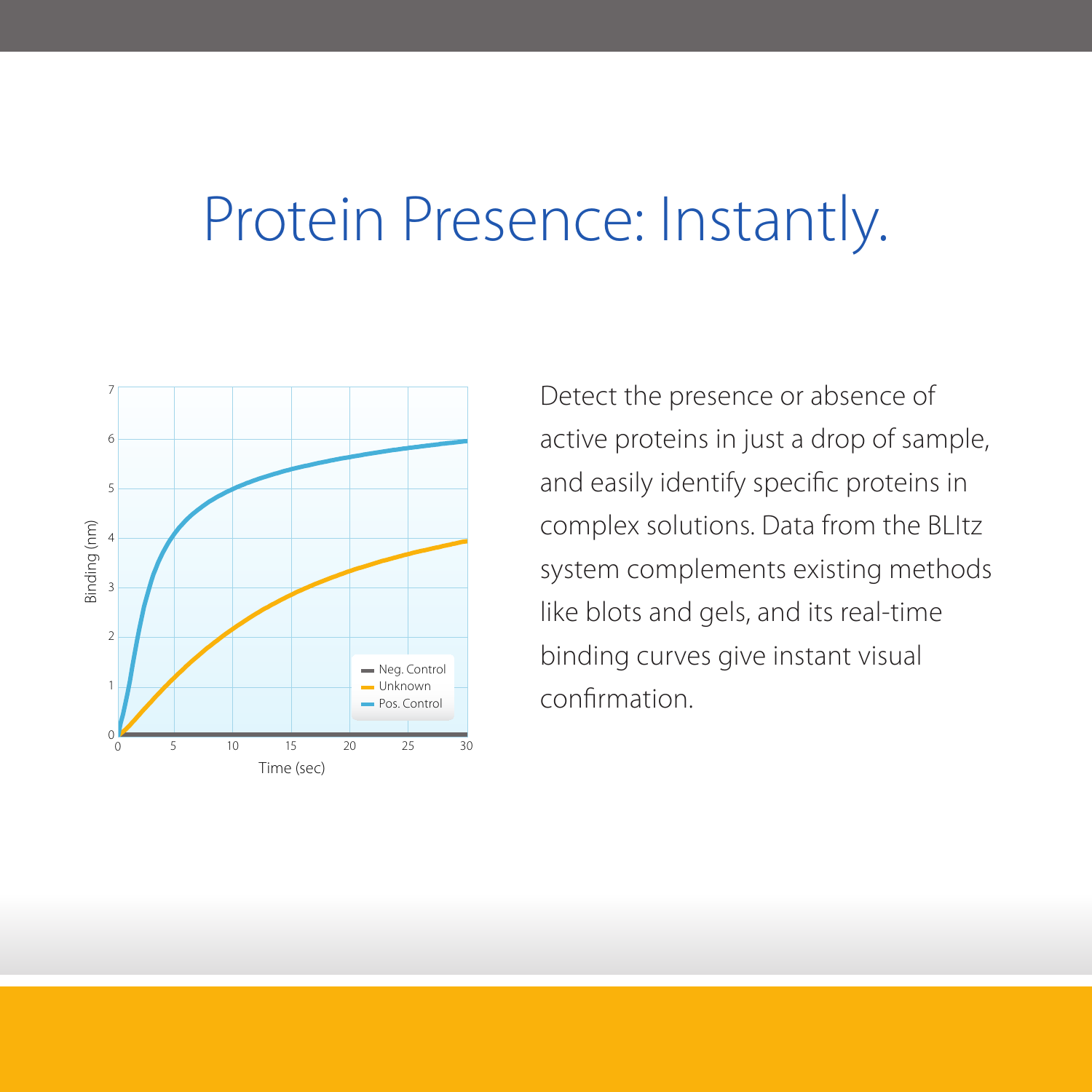### Protein Quantitation: Faster.



Measure protein concentration without labeling or secondary reagents — even in crude media. With a wide dynamic range and sensitivity down to a few ng/mL, the BLItz system gives you accurate quantitation in seconds compared to traditional methods that can often take hours.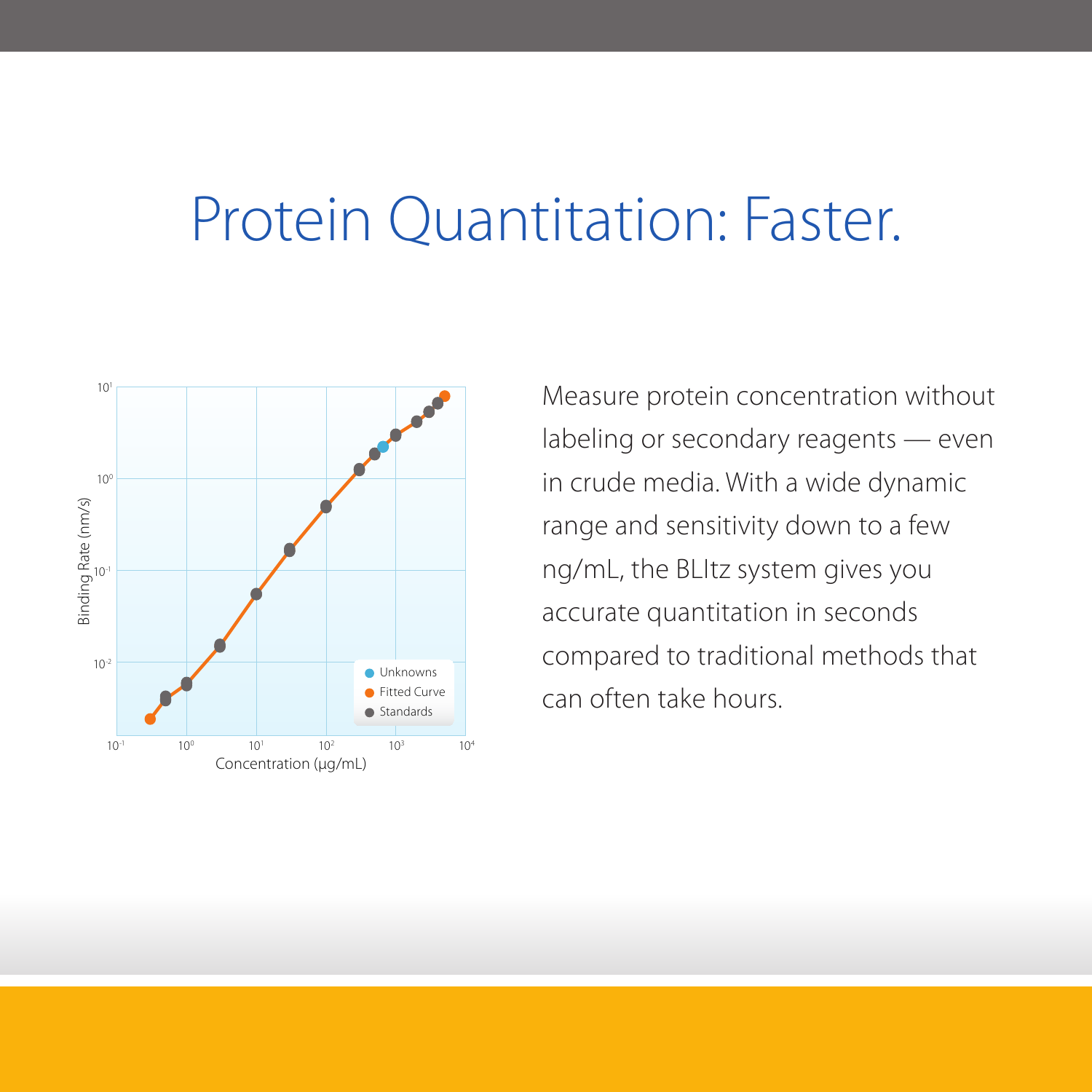### Kinetics: Effortless.



Get rate and affinity constants for binding interactions ( $k_{\mathsf{a}}, k_{\mathsf{d}}, K_{\mathsf{D}}$ ) in minutes using only 4 µL of sample. With both a small price and a small size, the BLItz system can be your own personal label-free kinetics system. Ready to go right out of the box, its simple workflows let you run assays right at your lab bench with ease.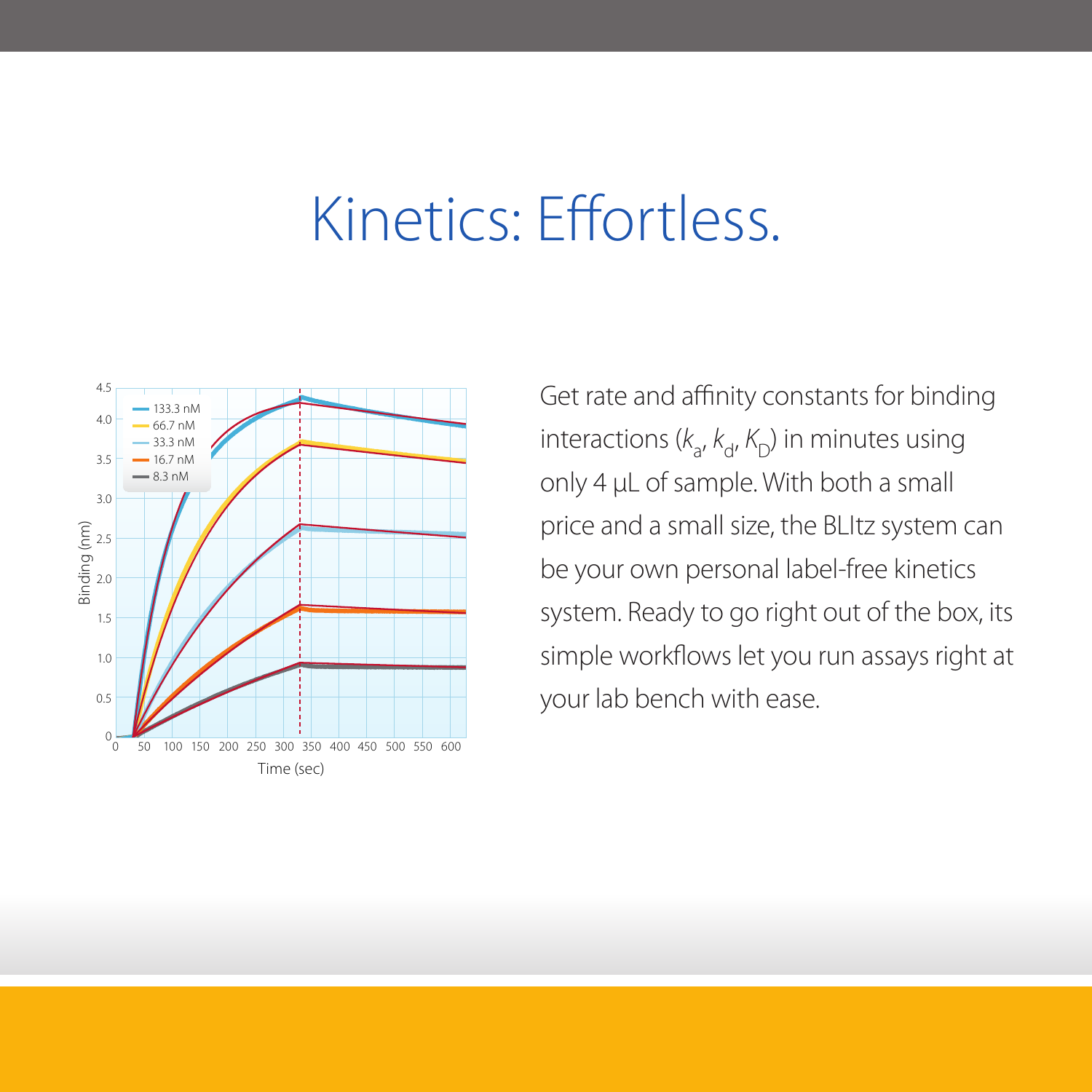### Assay Development: Smarter.



Monitoring the effects of changing conditions on binding interactions in real time, the BLItz system lets you develop better immunoassays in only a few minutes. Find the best antibody pairs, identify the best assay parameters, and even build and optimize an ELISA step-by-step.